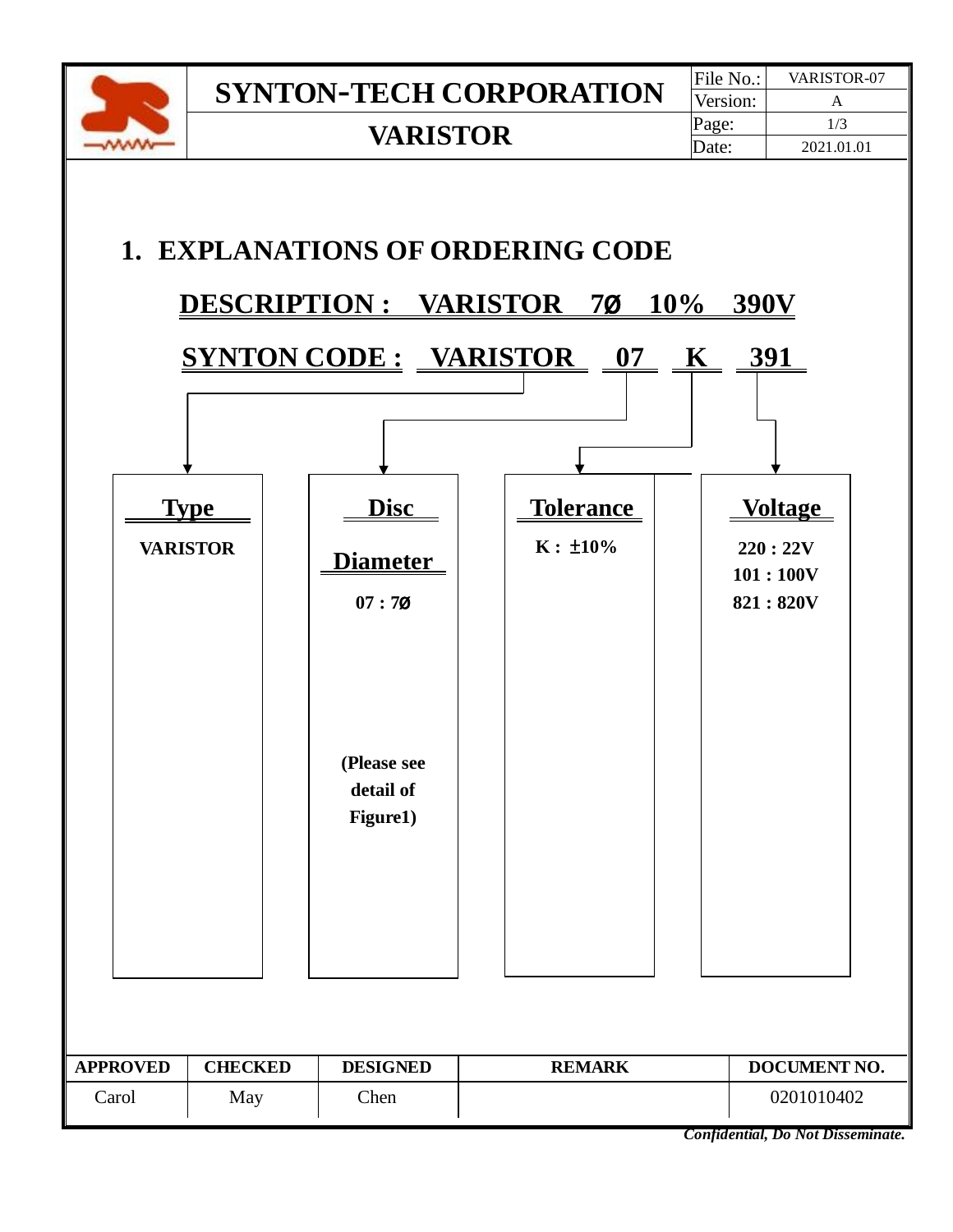|     |                                  | File No.: | VARISTOR-07     |              |          |        |            |
|-----|----------------------------------|-----------|-----------------|--------------|----------|--------|------------|
|     | <b>SYNTON-TECH CORPORATION</b>   | Version:  | $\mathbf{A}$    |              |          |        |            |
|     |                                  | Page:     | 2/3             |              |          |        |            |
| www |                                  |           | <b>VARISTOR</b> |              |          | Date:  | 2021.01.01 |
|     | 2. DIMENSIONS                    | D         |                 | Т<br>$\bf H$ |          |        |            |
|     | W                                | a         |                 |              |          |        |            |
|     |                                  |           | <b>Figure1</b>  |              |          |        | Unit: $mm$ |
|     | Part No.                         | D max.    | H max.          | T max.       | $W\pm 1$ | L min. | $d\pm 0.1$ |
|     | VARISTOR07K180<br>VARISTOR07K361 | 9.00      | 12.00           | 5.20         |          |        |            |
|     | VARISTOR07K391<br>VARISTOR07K561 | 9.00      | 20.5            | 6.00         | 5.0      | 25.0   | 0.58       |

*Confidential, Do Not Disseminate.*